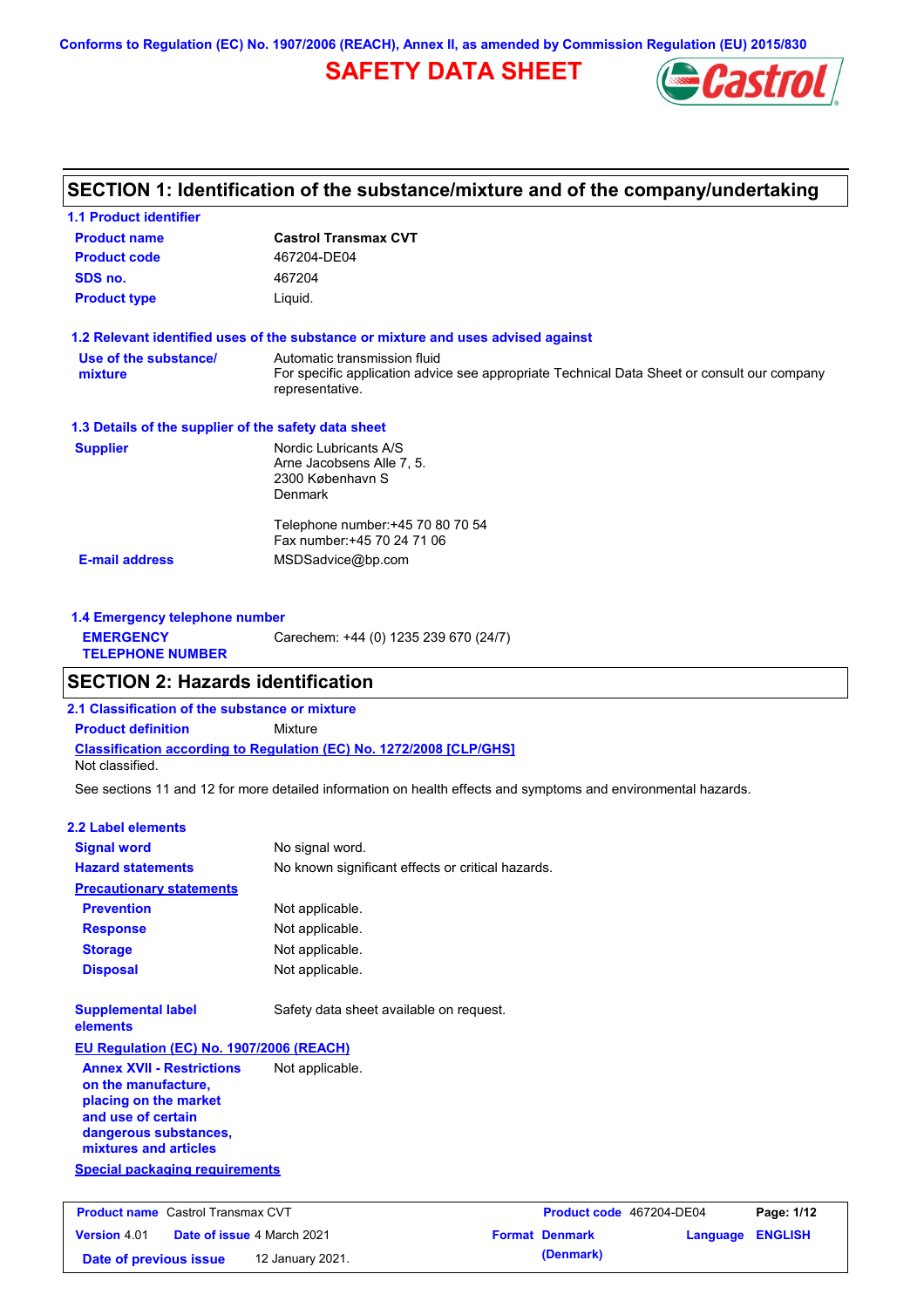# **SECTION 2: Hazards identification**

| <b>Containers to be fitted</b><br>with child-resistant<br>fastenings                                                     | Not applicable.                                                                                               |
|--------------------------------------------------------------------------------------------------------------------------|---------------------------------------------------------------------------------------------------------------|
| <b>Tactile warning of danger</b>                                                                                         | Not applicable.                                                                                               |
| 2.3 Other hazards                                                                                                        |                                                                                                               |
| <b>Results of PBT and vPvB</b><br>assessment                                                                             | Product does not meet the criteria for PBT or vPvB according to Regulation (EC) No. 1907/2006,<br>Annex XIII. |
| <b>Product meets the criteria</b><br>for PBT or vPvB according<br>to Regulation (EC) No.<br><b>1907/2006, Annex XIII</b> | This mixture does not contain any substances that are assessed to be a PBT or a vPvB.                         |
| Other hazards which do<br>not result in classification                                                                   | Defatting to the skin.                                                                                        |

# **SECTION 3: Composition/information on ingredients**

Mixture

### **3.2 Mixtures**

**Product definition**

Highly refined base oil (IP 346 DMSO extract < 3%). Proprietary performance additives.

| <b>Product/ingredient</b><br>name                                                                                                                                                                                                                                       | <b>Identifiers</b>                                                                               | $\frac{9}{6}$ | <b>Regulation (EC) No.</b><br>1272/2008 [CLP] | Type              |
|-------------------------------------------------------------------------------------------------------------------------------------------------------------------------------------------------------------------------------------------------------------------------|--------------------------------------------------------------------------------------------------|---------------|-----------------------------------------------|-------------------|
| Distillates (petroleum), hydrotreated<br>light paraffinic                                                                                                                                                                                                               | REACH #: 01-2119487077-29<br>$EC: 265-158-7$<br>CAS: 64742-55-8<br>Index: 649-468-00-3           | ≥25 - ≤50     | Asp. Tox. 1, H304                             | [1] [2]           |
| Distillates (petroleum), hydrotreated<br>heavy paraffinic                                                                                                                                                                                                               | REACH #: 01-2119484627-25 ≥25 - ≤50<br>$EC: 265-157-1$<br>CAS: 64742-54-7<br>Index: 649-467-00-8 |               | Not classified.                               | $\lceil 2 \rceil$ |
| 2-Propenoic acid, 2-methyl-, butyl<br>ester, polymer with N-[3-<br>(dimethylamino)propyl]-2-methyl-<br>2-propenamide, dodecyl 2-methyl-<br>2-propenoate, eicosyl 2-methyl-<br>2-propenoate, hexadecyl 2-methyl-<br>2-propenoate and octadecyl 2-methyl-<br>2-propenoate | CAS: 176487-46-0                                                                                 | < 10          | Eye Irrit. 2, H319                            | $[1]$             |
| Lubricating oils (petroleum), C15-30,<br>hydrotreated neutral oil-based                                                                                                                                                                                                 | REACH #: 01-2119474878-16<br>EC: 276-737-9<br>CAS: 72623-86-0<br>Index: 649-482-00-X             | ≤3            | Asp. Tox. 1, H304                             | [1] [2]           |
| Distillates (petroleum), hydrotreated<br>light paraffinic                                                                                                                                                                                                               | REACH #: 01-2119487077-29 ≤3<br>EC: 265-158-7<br>CAS: 64742-55-8<br>Index: 649-468-00-3          |               | Not classified.                               | [2]               |

**See Section 16 for the full text of the H statements declared above.**

### **Type**

[1] Substance classified with a health or environmental hazard

[2] Substance with a workplace exposure limit

[3] Substance meets the criteria for PBT according to Regulation (EC) No. 1907/2006, Annex XIII

[4] Substance meets the criteria for vPvB according to Regulation (EC) No. 1907/2006, Annex XIII

[5] Substance of equivalent concern

[6] Additional disclosure due to company policy

Occupational exposure limits, if available, are listed in Section 8.

| <b>Product name</b> Castrol Transmax CVT |  | <b>Product code</b> 467204-DE04   |                       | Page: 2/12              |  |
|------------------------------------------|--|-----------------------------------|-----------------------|-------------------------|--|
| <b>Version 4.01</b>                      |  | <b>Date of issue 4 March 2021</b> | <b>Format Denmark</b> | <b>Language ENGLISH</b> |  |
| Date of previous issue                   |  | 12 January 2021.                  | (Denmark)             |                         |  |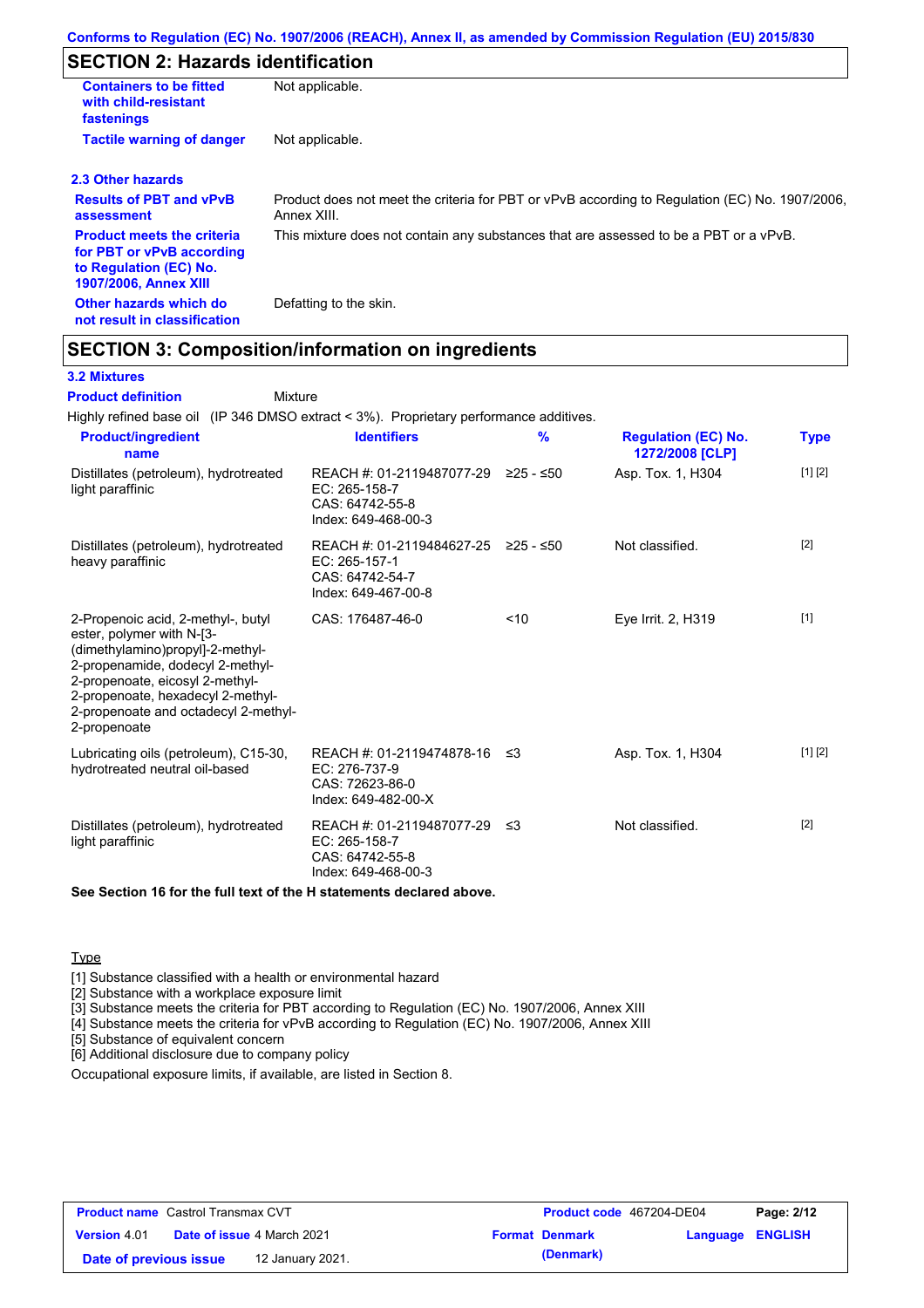### **SECTION 4: First aid measures**

#### Do not induce vomiting unless directed to do so by medical personnel. Get medical attention if symptoms occur. In case of contact, immediately flush eyes with plenty of water for at least 15 minutes. Eyelids should be held away from the eyeball to ensure thorough rinsing. Check for and remove any contact lenses. Get medical attention. **4.1 Description of first aid measures** If inhaled, remove to fresh air. In case of inhalation of decomposition products in a fire, symptoms may be delayed. The exposed person may need to be kept under medical surveillance for 48 hours. Get medical attention if symptoms occur. **Ingestion Inhalation Eye contact Protection of first-aiders** No action shall be taken involving any personal risk or without suitable training. It may be dangerous to the person providing aid to give mouth-to-mouth resuscitation. **Skin contact** Wash skin thoroughly with soap and water or use recognised skin cleanser. Remove contaminated clothing and shoes. Wash clothing before reuse. Clean shoes thoroughly before reuse. Get medical attention if irritation develops.

### **4.2 Most important symptoms and effects, both acute and delayed**

|                                       | See Section 11 for more detailed information on health effects and symptoms.                                        |
|---------------------------------------|---------------------------------------------------------------------------------------------------------------------|
| <b>Potential acute health effects</b> |                                                                                                                     |
| <b>Inhalation</b>                     | Exposure to decomposition products may cause a health hazard. Serious effects may be<br>delayed following exposure. |
| <b>Ingestion</b>                      | No known significant effects or critical hazards.                                                                   |
| <b>Skin contact</b>                   | Defatting to the skin. May cause skin dryness and irritation.                                                       |
| Eye contact                           | No known significant effects or critical hazards.                                                                   |
|                                       | Delayed and immediate effects as well as chronic effects from short and long-term exposure                          |
| <b>Inhalation</b>                     | Overexposure to the inhalation of airborne droplets or aerosols may cause irritation of the<br>respiratory tract.   |
| <b>Ingestion</b>                      | Ingestion of large quantities may cause nausea and diarrhoea.                                                       |
| <b>Skin contact</b>                   | Prolonged or repeated contact can defat the skin and lead to irritation and/or dermatitis.                          |
| <b>Eye contact</b>                    | Potential risk of transient stinging or redness if accidental eye contact occurs.                                   |

#### **4.3 Indication of any immediate medical attention and special treatment needed**

| <b>Notes to physician</b> | Treatment should in general be symptomatic and directed to relieving any effects.   |
|---------------------------|-------------------------------------------------------------------------------------|
|                           | In case of inhalation of decomposition products in a fire, symptoms may be delayed. |
|                           | The exposed person may need to be kept under medical surveillance for 48 hours.     |
|                           |                                                                                     |

## **SECTION 5: Firefighting measures**

| 5.1 Extinguishing media                                   |                                                                                                                                                                                                                                                                                                                                                                   |
|-----------------------------------------------------------|-------------------------------------------------------------------------------------------------------------------------------------------------------------------------------------------------------------------------------------------------------------------------------------------------------------------------------------------------------------------|
| <b>Suitable extinguishing</b><br>media                    | In case of fire, use foam, dry chemical or carbon dioxide extinguisher or spray.                                                                                                                                                                                                                                                                                  |
| <b>Unsuitable extinguishing</b><br>media                  | Do not use water jet. The use of a water jet may cause the fire to spread by splashing the<br>burning product.                                                                                                                                                                                                                                                    |
| 5.2 Special hazards arising from the substance or mixture |                                                                                                                                                                                                                                                                                                                                                                   |
| <b>Hazards from the</b><br>substance or mixture           | In a fire or if heated, a pressure increase will occur and the container may burst.                                                                                                                                                                                                                                                                               |
| <b>Hazardous combustion</b><br>products                   | Combustion products may include the following:<br>carbon oxides (CO, CO <sub>2</sub> ) (carbon monoxide, carbon dioxide)<br>nitrogen oxides (NO, $NO2$ etc.)                                                                                                                                                                                                      |
| <b>5.3 Advice for firefighters</b>                        |                                                                                                                                                                                                                                                                                                                                                                   |
| <b>Special precautions for</b><br>fire-fighters           | No action shall be taken involving any personal risk or without suitable training. Promptly<br>isolate the scene by removing all persons from the vicinity of the incident if there is a fire.                                                                                                                                                                    |
| <b>Special protective</b><br>equipment for fire-fighters  | Fire-fighters should wear appropriate protective equipment and self-contained breathing<br>apparatus (SCBA) with a full face-piece operated in positive pressure mode. Clothing for fire-<br>fighters (including helmets, protective boots and gloves) conforming to European standard EN<br>469 will provide a basic level of protection for chemical incidents. |
|                                                           |                                                                                                                                                                                                                                                                                                                                                                   |

| <b>Product name</b> Castrol Transmax CVT |  | <b>Product code</b> 467204-DE04   |  | Page: 3/12            |                         |  |
|------------------------------------------|--|-----------------------------------|--|-----------------------|-------------------------|--|
| <b>Version 4.01</b>                      |  | <b>Date of issue 4 March 2021</b> |  | <b>Format Denmark</b> | <b>Language ENGLISH</b> |  |
| Date of previous issue                   |  | 12 January 2021.                  |  | (Denmark)             |                         |  |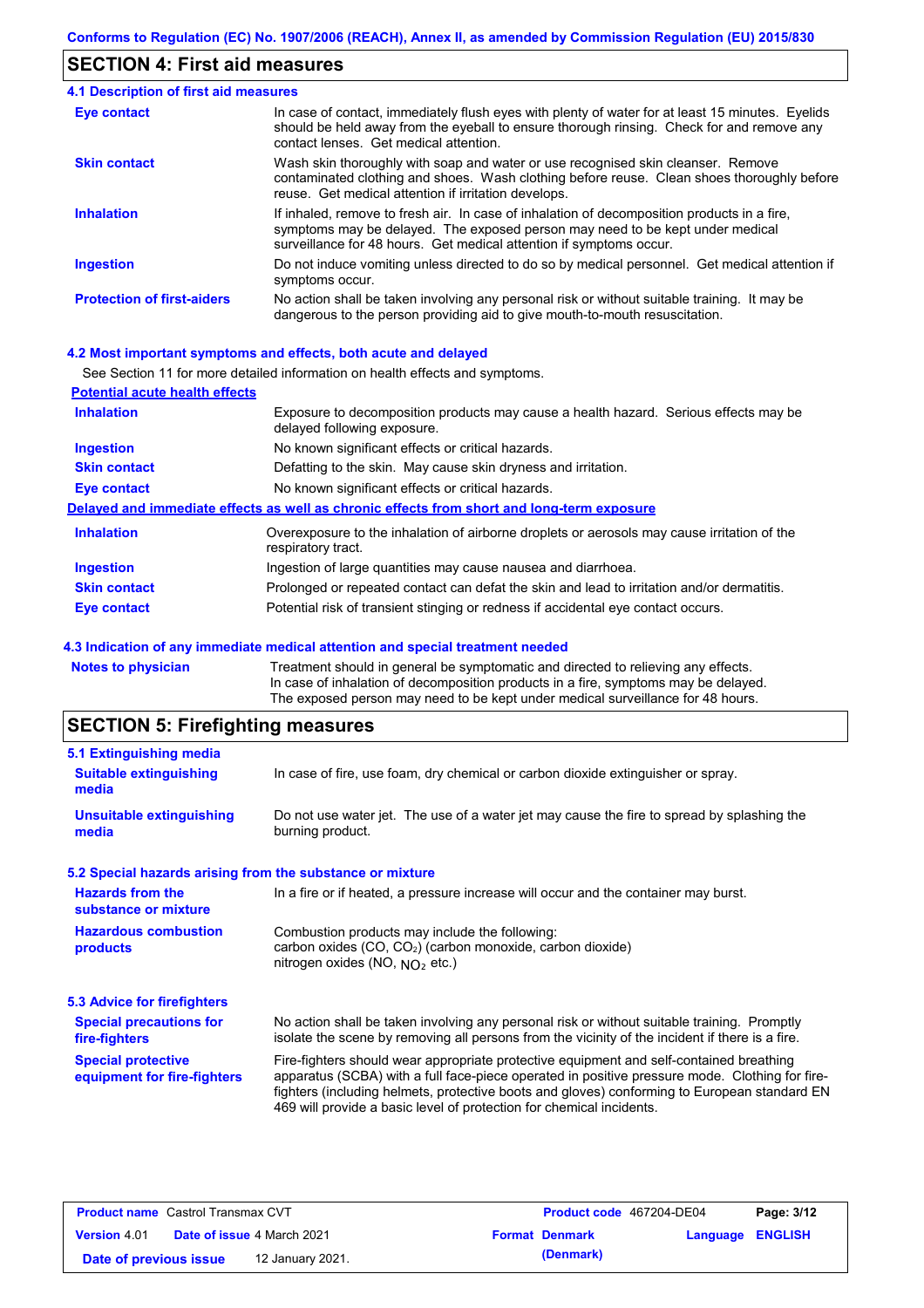# **SECTION 6: Accidental release measures**

|                                                          | 6.1 Personal precautions, protective equipment and emergency procedures                                                                                                                                                                                                                                                                                                                        |
|----------------------------------------------------------|------------------------------------------------------------------------------------------------------------------------------------------------------------------------------------------------------------------------------------------------------------------------------------------------------------------------------------------------------------------------------------------------|
| For non-emergency<br>personnel                           | No action shall be taken involving any personal risk or without suitable training. Evacuate<br>surrounding areas. Keep unnecessary and unprotected personnel from entering. Do not touch<br>or walk through spilt material. Floors may be slippery; use care to avoid falling. Put on<br>appropriate personal protective equipment.                                                            |
| For emergency responders                                 | Entry into a confined space or poorly ventilated area contaminated with vapour, mist or fume is<br>extremely hazardous without the correct respiratory protective equipment and a safe system of<br>work. Wear self-contained breathing apparatus. Wear a suitable chemical protective suit.<br>Chemical resistant boots. See also the information in "For non-emergency personnel".           |
| <b>6.2 Environmental</b><br>precautions                  | Avoid dispersal of spilt material and runoff and contact with soil, waterways, drains and sewers.<br>Inform the relevant authorities if the product has caused environmental pollution (sewers,<br>waterways, soil or air).                                                                                                                                                                    |
| 6.3 Methods and material for containment and cleaning up |                                                                                                                                                                                                                                                                                                                                                                                                |
| <b>Small spill</b>                                       | Stop leak if without risk. Move containers from spill area. Absorb with an inert material and<br>place in an appropriate waste disposal container. Dispose of via a licensed waste disposal<br>contractor.                                                                                                                                                                                     |
| <b>Large spill</b>                                       | Stop leak if without risk. Move containers from spill area. Prevent entry into sewers, water<br>courses, basements or confined areas. Contain and collect spillage with non-combustible,<br>absorbent material e.g. sand, earth, vermiculite or diatomaceous earth and place in container<br>for disposal according to local regulations. Dispose of via a licensed waste disposal contractor. |
| 6.4 Reference to other                                   | See Section 1 for emergency contact information.                                                                                                                                                                                                                                                                                                                                               |
| <b>sections</b>                                          | See Section 5 for firefighting measures.<br>See Section 8 for information on appropriate personal protective equipment.                                                                                                                                                                                                                                                                        |
|                                                          | See Section 12 for environmental precautions.                                                                                                                                                                                                                                                                                                                                                  |
|                                                          | See Section 13 for additional waste treatment information.                                                                                                                                                                                                                                                                                                                                     |

# **SECTION 7: Handling and storage**

## **7.1 Precautions for safe handling**

| <b>Protective measures</b>                                                           | Put on appropriate personal protective equipment.                                                                                                                                                                                                                                                                                                                                                                                                                                        |
|--------------------------------------------------------------------------------------|------------------------------------------------------------------------------------------------------------------------------------------------------------------------------------------------------------------------------------------------------------------------------------------------------------------------------------------------------------------------------------------------------------------------------------------------------------------------------------------|
| <b>Advice on general</b><br>occupational hygiene                                     | Eating, drinking and smoking should be prohibited in areas where this material is handled.<br>stored and processed. Wash thoroughly after handling. Remove contaminated clothing and<br>protective equipment before entering eating areas. See also Section 8 for additional<br>information on hygiene measures.                                                                                                                                                                         |
| <b>7.2 Conditions for safe</b><br>storage, including any<br><i>incompatibilities</i> | Store in accordance with local requiations. Store in a dry, cool and well-ventilated area, away<br>from incompatible materials (see Section 10). Keep away from heat and direct sunlight. Keep<br>container tightly closed and sealed until ready for use. Containers that have been opened must<br>be carefully resealed and kept upright to prevent leakage. Store and use only in equipment/<br>containers designed for use with this product. Do not store in unlabelled containers. |
| <b>Not suitable</b>                                                                  | Prolonged exposure to elevated temperature.                                                                                                                                                                                                                                                                                                                                                                                                                                              |
| 7.3 Specific end use(s)                                                              |                                                                                                                                                                                                                                                                                                                                                                                                                                                                                          |
| <b>Recommendations</b>                                                               | See section 1.2 and Exposure scenarios in annex, if applicable.                                                                                                                                                                                                                                                                                                                                                                                                                          |

# **SECTION 8: Exposure controls/personal protection**

### **8.1 Control parameters**

| <b>Occupational exposure limits</b>                      |                                                                                                                                          |  |  |  |
|----------------------------------------------------------|------------------------------------------------------------------------------------------------------------------------------------------|--|--|--|
| <b>Product/ingredient name</b>                           | <b>Exposure limit values</b>                                                                                                             |  |  |  |
| Distillates (petroleum), hydrotreated light paraffinic   | <b>Working Environment Authority (Denmark).</b><br>TWA: 1 mg/m <sup>3</sup> 8 hours. Issued/Revised: 12/1996 Form: mist and<br>particles |  |  |  |
| Distillates (petroleum), hydrotreated heavy paraffinic   | Working Environment Authority (Denmark).<br>TWA: 1 mg/m <sup>3</sup> 8 hours. Issued/Revised: 12/1996 Form: mist and<br>particles        |  |  |  |
| Lubricating oils (petroleum), C15-30, hydrotreated       | <b>Working Environment Authority (Denmark).</b>                                                                                          |  |  |  |
| neutral oil-based                                        | TWA: 1 mg/m <sup>3</sup> 8 hours. Issued/Revised: 12/1996 Form: mist and<br>particles                                                    |  |  |  |
| Distillates (petroleum), hydrotreated light paraffinic   | <b>Working Environment Authority (Denmark).</b>                                                                                          |  |  |  |
| <b>Product name</b> Castrol Transmax CVT                 | <b>Product code</b> 467204-DE04<br>Page: 4/12                                                                                            |  |  |  |
| <b>Date of issue 4 March 2021</b><br><b>Version 4.01</b> | <b>Format Denmark</b><br><b>ENGLISH</b><br>Language                                                                                      |  |  |  |
| 12 January 2021.<br>Date of previous issue               | (Denmark)                                                                                                                                |  |  |  |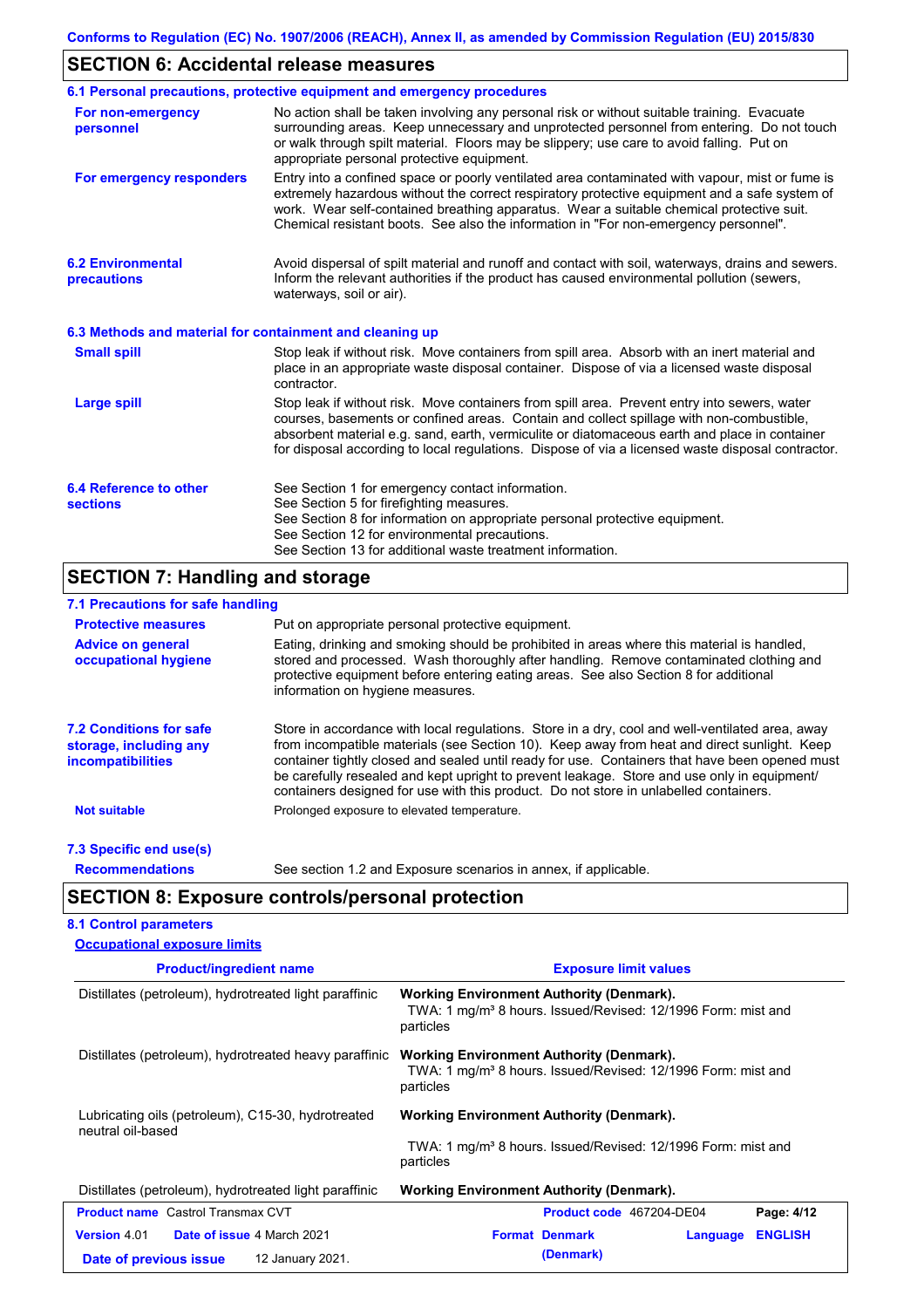# **SECTION 8: Exposure controls/personal protection**

TWA: 1 mg/m<sup>3</sup> 8 hours. Issued/Revised: 12/1996 Form: mist and particles

Whilst specific OELs for certain components may be shown in this section, other components may be present in any mist, vapour or dust produced. Therefore, the specific OELs may not be applicable to the product as a whole and are provided for guidance only.

| <b>Recommended monitoring</b><br>procedures                 | If this product contains ingredients with exposure limits, personal, workplace atmosphere or<br>biological monitoring may be required to determine the effectiveness of the ventilation or other<br>control measures and/or the necessity to use respiratory protective equipment. Reference<br>should be made to monitoring standards, such as the following: European Standard EN 689<br>(Workplace atmospheres - Guidance for the assessment of exposure by inhalation to chemical<br>agents for comparison with limit values and measurement strategy) European Standard EN<br>14042 (Workplace atmospheres - Guide for the application and use of procedures for the<br>assessment of exposure to chemical and biological agents) European Standard EN 482<br>(Workplace atmospheres - General requirements for the performance of procedures for the<br>measurement of chemical agents) Reference to national guidance documents for methods for<br>the determination of hazardous substances will also be required. |
|-------------------------------------------------------------|----------------------------------------------------------------------------------------------------------------------------------------------------------------------------------------------------------------------------------------------------------------------------------------------------------------------------------------------------------------------------------------------------------------------------------------------------------------------------------------------------------------------------------------------------------------------------------------------------------------------------------------------------------------------------------------------------------------------------------------------------------------------------------------------------------------------------------------------------------------------------------------------------------------------------------------------------------------------------------------------------------------------------|
| <b>Derived No Effect Level</b><br>No DNELs/DMELs available. |                                                                                                                                                                                                                                                                                                                                                                                                                                                                                                                                                                                                                                                                                                                                                                                                                                                                                                                                                                                                                            |
| <b>Predicted No Effect Concentration</b>                    |                                                                                                                                                                                                                                                                                                                                                                                                                                                                                                                                                                                                                                                                                                                                                                                                                                                                                                                                                                                                                            |
| No PNECs available                                          |                                                                                                                                                                                                                                                                                                                                                                                                                                                                                                                                                                                                                                                                                                                                                                                                                                                                                                                                                                                                                            |
| <b>8.2 Exposure controls</b>                                |                                                                                                                                                                                                                                                                                                                                                                                                                                                                                                                                                                                                                                                                                                                                                                                                                                                                                                                                                                                                                            |
| <b>Appropriate engineering</b><br><b>controls</b>           | Provide exhaust ventilation or other engineering controls to keep the relevant airborne<br>concentrations below their respective occupational exposure limits.<br>All activities involving chemicals should be assessed for their risks to health, to ensure<br>exposures are adequately controlled. Personal protective equipment should only be considered<br>after other forms of control measures (e.g. engineering controls) have been suitably evaluated.<br>Personal protective equipment should conform to appropriate standards, be suitable for use, be<br>kept in good condition and properly maintained.<br>Your supplier of personal protective equipment should be consulted for advice on selection and<br>appropriate standards. For further information contact your national organisation for standards.<br>The final choice of protective equipment will depend upon a risk assessment. It is important to<br>ensure that all items of personal protective equipment are compatible.                    |
| <b>Individual protection measures</b>                       |                                                                                                                                                                                                                                                                                                                                                                                                                                                                                                                                                                                                                                                                                                                                                                                                                                                                                                                                                                                                                            |
| <b>Hygiene measures</b>                                     | Wash hands, forearms and face thoroughly after handling chemical products, before eating,<br>smoking and using the lavatory and at the end of the working period. Ensure that eyewash<br>stations and safety showers are close to the workstation location.                                                                                                                                                                                                                                                                                                                                                                                                                                                                                                                                                                                                                                                                                                                                                                |
| <b>Respiratory protection</b>                               | In case of insufficient ventilation, wear suitable respiratory equipment.<br>The correct choice of respiratory protection depends upon the chemicals being handled, the<br>conditions of work and use, and the condition of the respiratory equipment. Safety procedures<br>should be developed for each intended application. Respiratory protection equipment should<br>therefore be chosen in consultation with the supplier/manufacturer and with a full assessment<br>of the working conditions.                                                                                                                                                                                                                                                                                                                                                                                                                                                                                                                      |
| <b>Eye/face protection</b>                                  | Safety glasses with side shields.                                                                                                                                                                                                                                                                                                                                                                                                                                                                                                                                                                                                                                                                                                                                                                                                                                                                                                                                                                                          |
| <b>Skin protection</b><br><b>Hand protection</b>            | <b>General Information:</b>                                                                                                                                                                                                                                                                                                                                                                                                                                                                                                                                                                                                                                                                                                                                                                                                                                                                                                                                                                                                |
|                                                             | Because specific work environments and material handling practices vary, safety procedures<br>should be developed for each intended application. The correct choice of protective gloves<br>depends upon the chemicals being handled, and the conditions of work and use. Most gloves<br>provide protection for only a limited time before they must be discarded and replaced (even the<br>best chemically resistant gloves will break down after repeated chemical exposures).                                                                                                                                                                                                                                                                                                                                                                                                                                                                                                                                           |
|                                                             | Gloves should be chosen in consultation with the supplier / manufacturer and taking account of<br>a full assessment of the working conditions.                                                                                                                                                                                                                                                                                                                                                                                                                                                                                                                                                                                                                                                                                                                                                                                                                                                                             |
|                                                             | Recommended: Nitrile gloves.<br><b>Breakthrough time:</b>                                                                                                                                                                                                                                                                                                                                                                                                                                                                                                                                                                                                                                                                                                                                                                                                                                                                                                                                                                  |
|                                                             | Breakthrough time data are generated by glove manufacturers under laboratory test conditions<br>and represent how long a glove can be expected to provide effective permeation resistance. It<br>is important when following breakthrough time recommendations that actual workplace<br>conditions are taken into account. Always consult with your glove supplier for up-to-date<br>technical information on breakthrough times for the recommended glove type.<br>Our recommendations on the selection of gloves are as follows:                                                                                                                                                                                                                                                                                                                                                                                                                                                                                         |
|                                                             | Continuous contact:                                                                                                                                                                                                                                                                                                                                                                                                                                                                                                                                                                                                                                                                                                                                                                                                                                                                                                                                                                                                        |

| <b>Product name</b> Castrol Transmax CVT                 |  | <b>Product code</b> 467204-DE04 |                       | Page: 5/12              |  |  |
|----------------------------------------------------------|--|---------------------------------|-----------------------|-------------------------|--|--|
| <b>Date of issue 4 March 2021</b><br><b>Version 4.01</b> |  |                                 | <b>Format Denmark</b> | <b>Language ENGLISH</b> |  |  |
| 12 January 2021.<br>Date of previous issue               |  |                                 |                       | (Denmark)               |  |  |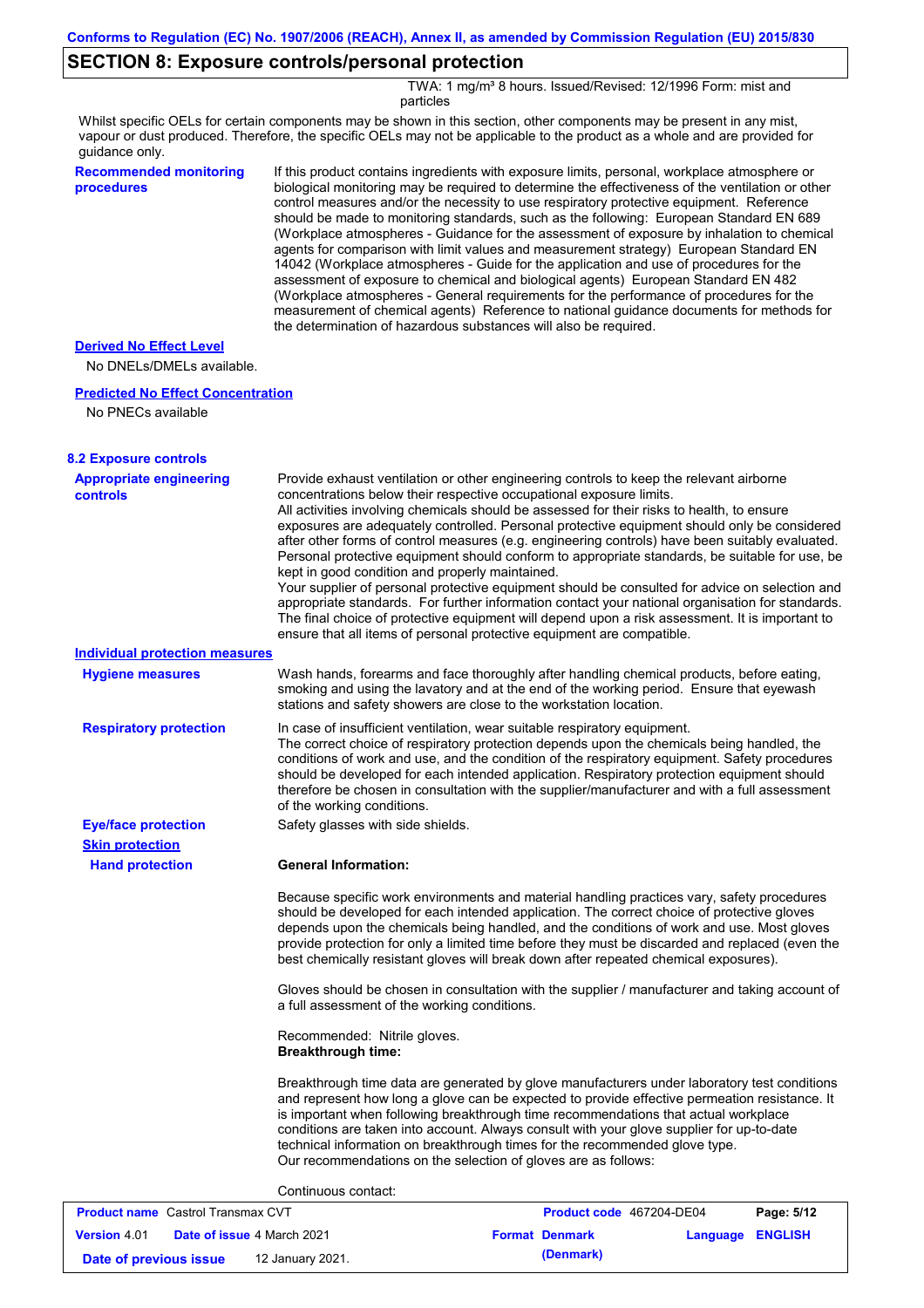### **SECTION 8: Exposure controls/personal protection**

Gloves with a minimum breakthrough time of 240 minutes, or >480 minutes if suitable gloves can be obtained.

If suitable gloves are not available to offer that level of protection, gloves with shorter breakthrough times may be acceptable as long as appropriate glove maintenance and replacement regimes are determined and adhered to.

Short-term / splash protection:

Recommended breakthrough times as above. It is recognised that for short-term, transient exposures, gloves with shorter breakthrough times may commonly be used. Therefore, appropriate maintenance and replacement regimes must be determined and rigorously followed. **Glove Thickness:** For general applications, we recommend gloves with a thickness typically greater than 0.35 mm. It should be emphasised that glove thickness is not necessarily a good predictor of glove resistance to a specific chemical, as the permeation efficiency of the glove will be dependent on the exact composition of the glove material. Therefore, glove selection should also be based on consideration of the task requirements and knowledge of breakthrough times. Glove thickness may also vary depending on the glove manufacturer, the glove type and the glove model. Therefore, the manufacturers' technical data should always be taken into account to ensure selection of the most appropriate glove for the task. Note: Depending on the activity being conducted, gloves of varying thickness may be required for specific tasks. For example: • Thinner gloves (down to 0.1 mm or less) may be required where a high degree of manual dexterity is needed. However, these gloves are only likely to give short duration protection and would normally be just for single use applications, then disposed of. • Thicker gloves (up to 3 mm or more) may be required where there is a mechanical (as well as a chemical) risk i.e. where there is abrasion or puncture potential. Use of protective clothing is good industrial practice. Personal protective equipment for the body should be selected based on the task being performed and the risks involved and should be approved by a specialist before handling this product. Cotton or polyester/cotton overalls will only provide protection against light superficial contamination that will not soak through to the skin. Overalls should be laundered on a regular basis. When the risk of skin exposure is high (e.g. when cleaning up spillages or if there is a risk of splashing) then chemical resistant aprons and/or impervious chemical suits and boots will be required. **Environmental exposure controls** Emissions from ventilation or work process equipment should be checked to ensure they comply with the requirements of environmental protection legislation. In some cases, fume scrubbers, filters or engineering modifications to the process equipment will be necessary to reduce emissions to acceptable levels. **Skin and body Refer to standards:** Respiratory protection: EN 529 Gloves: EN 420, EN 374 Eye protection: EN 166 Filtering half-mask: EN 149 Filtering half-mask with valve: EN 405 Half-mask: EN 140 plus filter Full-face mask: EN 136 plus filter Particulate filters: EN 143 Gas/combined filters: EN 14387

## **SECTION 9: Physical and chemical properties**

**Date of previous issue (Denmark)** 12 January 2021.

| 9.1 Information on basic physical and chemical properties |                                          |                 |  |                          |          |                |
|-----------------------------------------------------------|------------------------------------------|-----------------|--|--------------------------|----------|----------------|
| <b>Appearance</b>                                         |                                          |                 |  |                          |          |                |
| <b>Physical state</b>                                     |                                          | Liguid.         |  |                          |          |                |
| <b>Colour</b>                                             |                                          | Red.            |  |                          |          |                |
| <b>Odour</b>                                              |                                          | Not available.  |  |                          |          |                |
| <b>Odour threshold</b>                                    |                                          | Not available.  |  |                          |          |                |
| pH                                                        |                                          | Not applicable. |  |                          |          |                |
|                                                           | <b>Product name</b> Castrol Transmax CVT |                 |  | Product code 467204-DE04 |          | Page: 6/12     |
| <b>Version 4.01</b>                                       | Date of issue 4 March 2021               |                 |  | <b>Format Denmark</b>    | Language | <b>ENGLISH</b> |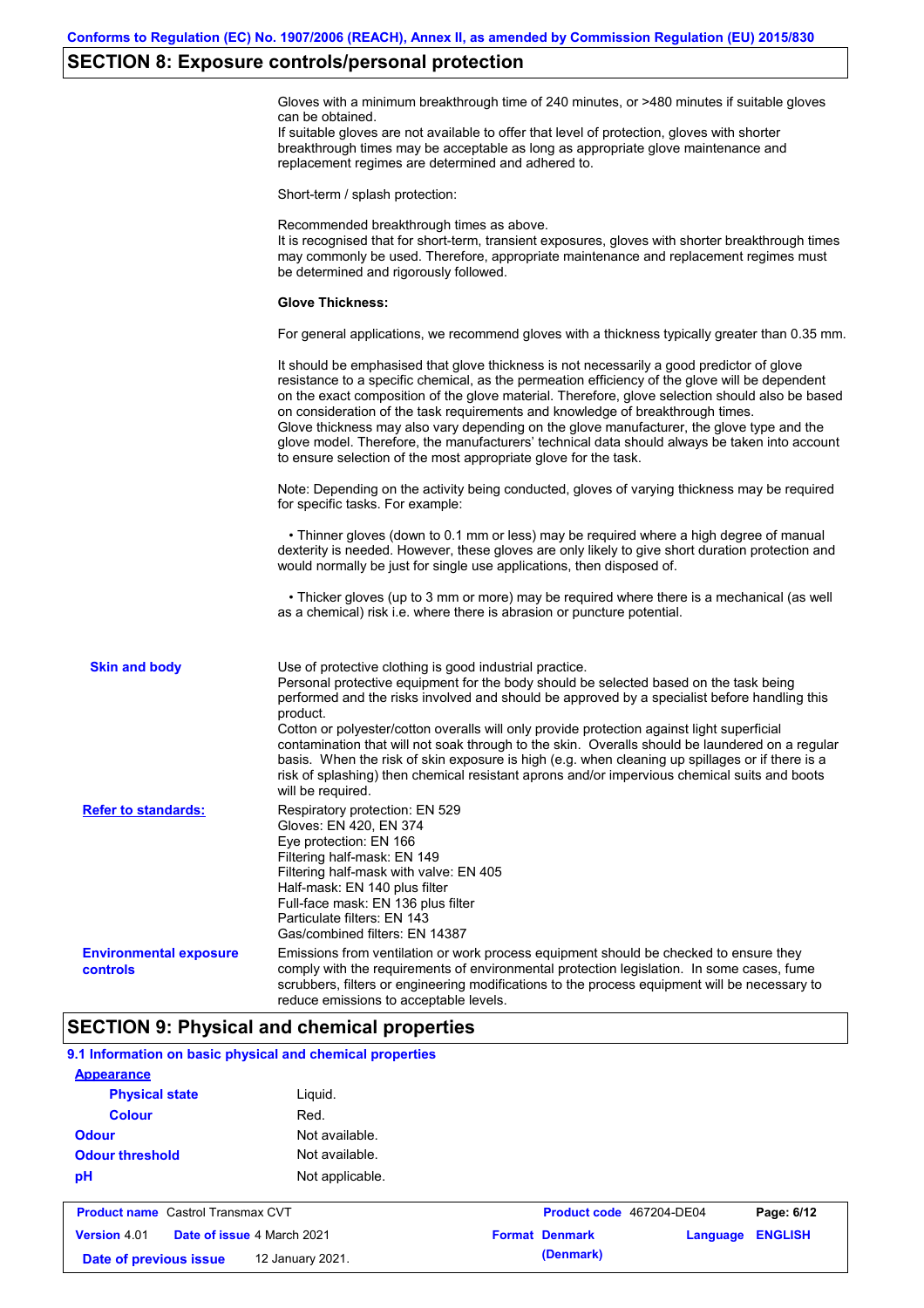# **SECTION 9: Physical and chemical properties**

| <b>Melting point/freezing point</b>                    | Not available.                                                                                                                                       |
|--------------------------------------------------------|------------------------------------------------------------------------------------------------------------------------------------------------------|
| Initial boiling point and boiling<br>range             | Not available.                                                                                                                                       |
| <b>Pour point</b>                                      | -45 °C                                                                                                                                               |
| <b>Flash point</b>                                     | Open cup: >160°C (>320°F) [Cleveland.]                                                                                                               |
| <b>Evaporation rate</b>                                | Not available.                                                                                                                                       |
| <b>Flammability (solid, gas)</b>                       | Not available.                                                                                                                                       |
| <b>Upper/lower flammability or</b><br>explosive limits | Not available.                                                                                                                                       |
| <b>Vapour pressure</b>                                 | Not available.                                                                                                                                       |
| <b>Vapour density</b>                                  | Not available.                                                                                                                                       |
| <b>Relative density</b>                                | Not available.                                                                                                                                       |
| <b>Density</b>                                         | $\leq$ 1000 kg/m <sup>3</sup> (<1 g/cm <sup>3</sup> ) at 15 <sup>°</sup> C                                                                           |
| <b>Solubility(ies)</b>                                 | insoluble in water.                                                                                                                                  |
| <b>Partition coefficient: n-octanol/</b><br>water      | Not available.                                                                                                                                       |
| <b>Auto-ignition temperature</b>                       | Not available.                                                                                                                                       |
| <b>Decomposition temperature</b>                       | Not available.                                                                                                                                       |
| <b>Viscosity</b>                                       | Kinematic: $33.81$ mm <sup>2</sup> /s $(33.81 \text{ cSt})$ at $40^{\circ}$ C<br>Kinematic: 7.146 mm <sup>2</sup> /s (7.146 cSt) at 100 $^{\circ}$ C |
| <b>Explosive properties</b>                            | Not available.                                                                                                                                       |
| <b>Oxidising properties</b>                            | Not available.                                                                                                                                       |

### **9.2 Other information**

No additional information.

# **SECTION 10: Stability and reactivity**

| <b>10.1 Reactivity</b>                            | No specific test data available for this product. Refer to Conditions to avoid and Incompatible<br>materials for additional information.                                |
|---------------------------------------------------|-------------------------------------------------------------------------------------------------------------------------------------------------------------------------|
| <b>10.2 Chemical stability</b>                    | The product is stable.                                                                                                                                                  |
| <b>10.3 Possibility of</b><br>hazardous reactions | Under normal conditions of storage and use, hazardous reactions will not occur.<br>Under normal conditions of storage and use, hazardous polymerisation will not occur. |
| <b>10.4 Conditions to avoid</b>                   | Avoid all possible sources of ignition (spark or flame).                                                                                                                |
| 10.5 Incompatible materials                       | Reactive or incompatible with the following materials: oxidising materials.                                                                                             |
| <b>10.6 Hazardous</b><br>decomposition products   | Under normal conditions of storage and use, hazardous decomposition products should not be<br>produced.                                                                 |

# **SECTION 11: Toxicological information**

| 11.1 Information on toxicological effects                |                                                                                                                             |                                                   |                          |          |                |  |
|----------------------------------------------------------|-----------------------------------------------------------------------------------------------------------------------------|---------------------------------------------------|--------------------------|----------|----------------|--|
| <b>Acute toxicity estimates</b>                          |                                                                                                                             |                                                   |                          |          |                |  |
| Not available.                                           |                                                                                                                             |                                                   |                          |          |                |  |
| <b>Information on likely</b><br>routes of exposure       |                                                                                                                             | Routes of entry anticipated: Dermal, Inhalation.  |                          |          |                |  |
| <b>Potential acute health effects</b>                    |                                                                                                                             |                                                   |                          |          |                |  |
| <b>Inhalation</b>                                        | Exposure to decomposition products may cause a health hazard. Serious effects may be<br>delayed following exposure.         |                                                   |                          |          |                |  |
| <b>Ingestion</b>                                         |                                                                                                                             | No known significant effects or critical hazards. |                          |          |                |  |
| <b>Skin contact</b>                                      | Defatting to the skin. May cause skin dryness and irritation.                                                               |                                                   |                          |          |                |  |
| Eye contact                                              | No known significant effects or critical hazards.                                                                           |                                                   |                          |          |                |  |
|                                                          | <b>Symptoms related to the physical, chemical and toxicological characteristics</b>                                         |                                                   |                          |          |                |  |
| <b>Inhalation</b>                                        | May be harmful by inhalation if exposure to vapour, mists or fumes resulting from thermal<br>decomposition products occurs. |                                                   |                          |          |                |  |
| <b>Ingestion</b>                                         | No specific data.                                                                                                           |                                                   |                          |          |                |  |
| <b>Product name</b> Castrol Transmax CVT                 |                                                                                                                             |                                                   | Product code 467204-DE04 |          | Page: 7/12     |  |
| <b>Version 4.01</b><br><b>Date of issue 4 March 2021</b> |                                                                                                                             |                                                   | <b>Format Denmark</b>    | Language | <b>ENGLISH</b> |  |
| Date of previous issue                                   | 12 January 2021.                                                                                                            |                                                   | (Denmark)                |          |                |  |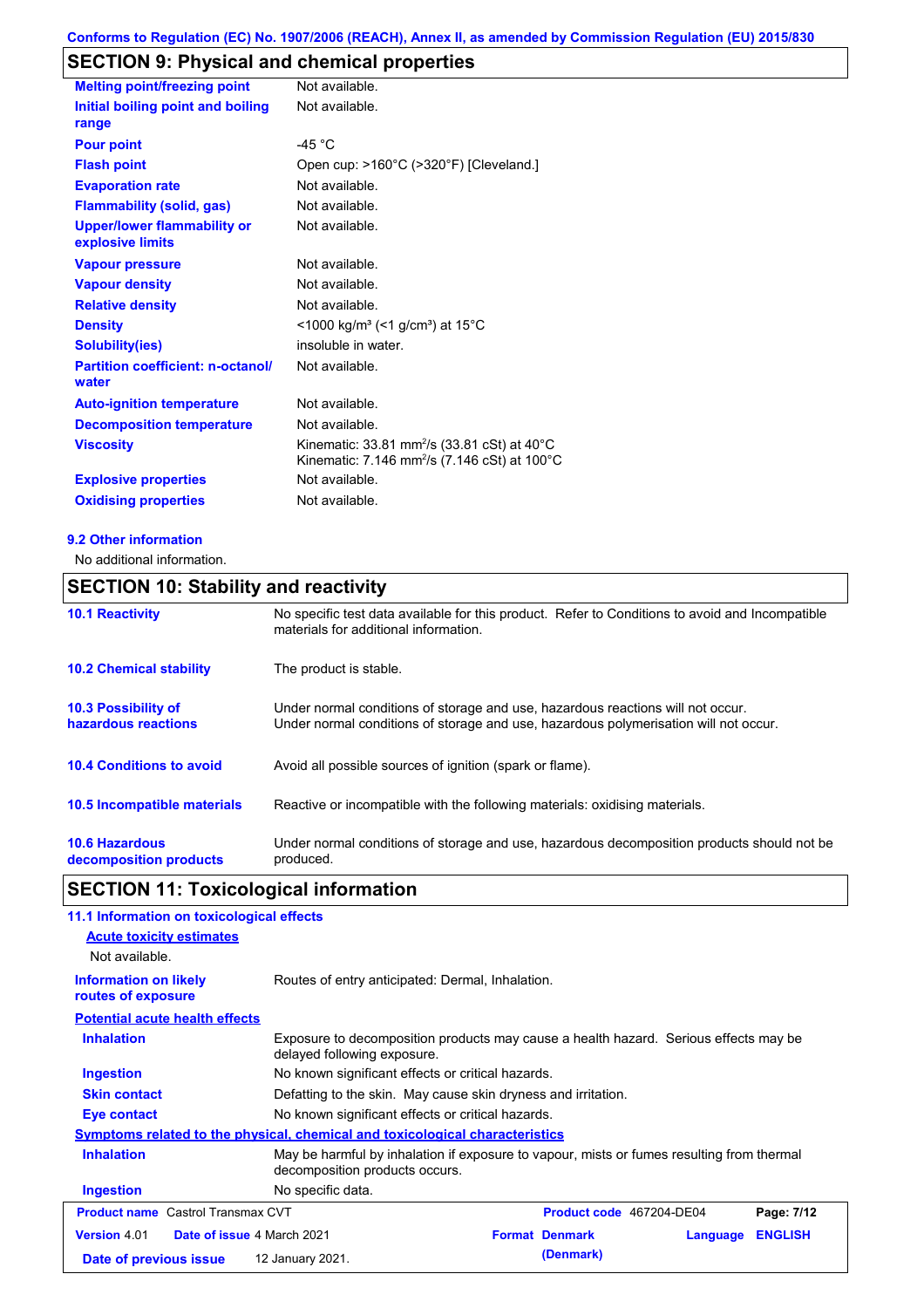## **SECTION 11: Toxicological information**

| <b>Skin contact</b>                       | Adverse symptoms may include the following:<br>irritation<br>dryness<br>cracking                                  |
|-------------------------------------------|-------------------------------------------------------------------------------------------------------------------|
| <b>Eye contact</b>                        | No specific data.                                                                                                 |
|                                           | Delayed and immediate effects as well as chronic effects from short and long-term exposure                        |
| <b>Inhalation</b>                         | Overexposure to the inhalation of airborne droplets or aerosols may cause irritation of the<br>respiratory tract. |
| <b>Ingestion</b>                          | Ingestion of large quantities may cause nausea and diarrhoea.                                                     |
| <b>Skin contact</b>                       | Prolonged or repeated contact can defat the skin and lead to irritation and/or dermatitis.                        |
| <b>Eye contact</b>                        | Potential risk of transient stinging or redness if accidental eye contact occurs.                                 |
| <b>Potential chronic health effects</b>   |                                                                                                                   |
| <b>General</b>                            | No known significant effects or critical hazards.                                                                 |
| <b>Carcinogenicity</b>                    | No known significant effects or critical hazards.                                                                 |
| <b>Mutagenicity</b>                       | No known significant effects or critical hazards.                                                                 |
| <b>Developmental effects</b>              | No known significant effects or critical hazards.                                                                 |
| <b>Fertility effects</b>                  | No known significant effects or critical hazards.                                                                 |
| <b>SECTION 12: Ecological information</b> |                                                                                                                   |
| <b>12.1 Toxicity</b>                      |                                                                                                                   |
| <b>Environmental hazards</b>              | Not classified as dangerous                                                                                       |

### **12.2 Persistence and degradability**

Not expected to be rapidly degradable.

### **12.3 Bioaccumulative potential**

This product is not expected to bioaccumulate through food chains in the environment.

| <b>12.4 Mobility in soil</b>                                  |                                                                      |
|---------------------------------------------------------------|----------------------------------------------------------------------|
| <b>Soil/water partition</b><br>coefficient (K <sub>oc</sub> ) | Not available.                                                       |
| <b>Mobility</b>                                               | Spillages may penetrate the soil causing ground water contamination. |

#### **12.5 Results of PBT and vPvB assessment**

Product does not meet the criteria for PBT or vPvB according to Regulation (EC) No. 1907/2006, Annex XIII.

### **12.6 Other adverse effects**

Spills may form a film on water surfaces causing physical damage to organisms. Oxygen transfer could also be impaired. **Other ecological information**

### **SECTION 13: Disposal considerations**

### **13.1 Waste treatment methods**

# **Methods of disposal Product**

Where possible, arrange for product to be recycled. Dispose of via an authorised person/ licensed waste disposal contractor in accordance with local regulations.

### **European waste catalogue (EWC) Hazardous waste** Yes.

| Waste code | <b>Waste designation</b>                                         |
|------------|------------------------------------------------------------------|
| 13 02 05*  | Imineral-based non-chlorinated engine, gear and lubricating oils |

However, deviation from the intended use and/or the presence of any potential contaminants may require an alternative waste disposal code to be assigned by the end user.

### **Packaging**

#### **Methods of disposal**

Where possible, arrange for product to be recycled. Dispose of via an authorised person/ licensed waste disposal contractor in accordance with local regulations.

| <b>Product name</b> Castrol Transmax CVT                 |  | <b>Product code</b> 467204-DE04 |                       | Page: 8/12              |  |
|----------------------------------------------------------|--|---------------------------------|-----------------------|-------------------------|--|
| <b>Date of issue 4 March 2021</b><br><b>Version 4.01</b> |  |                                 | <b>Format Denmark</b> | <b>Language ENGLISH</b> |  |
| Date of previous issue<br>12 January 2021.               |  |                                 | (Denmark)             |                         |  |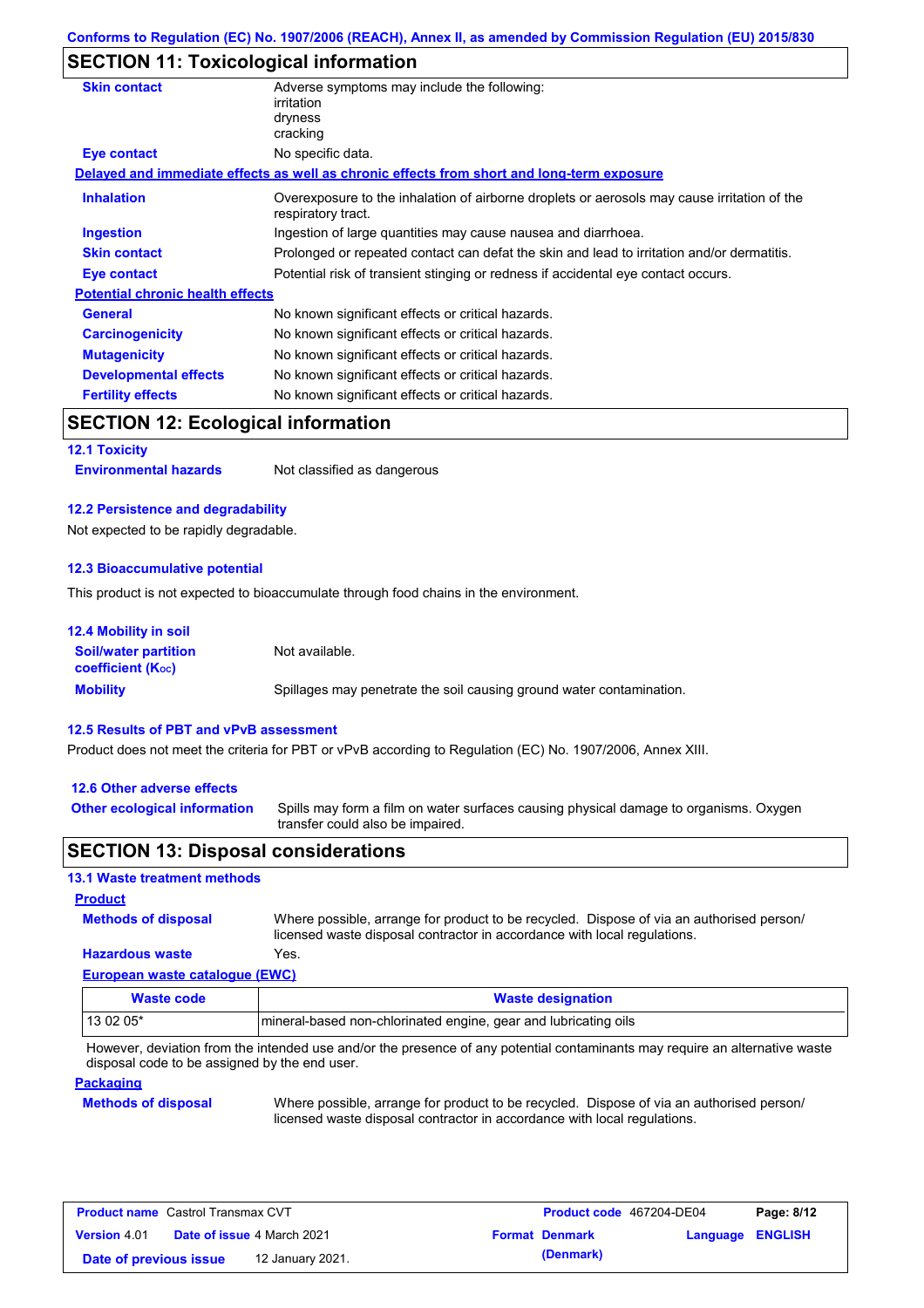# **SECTION 13: Disposal considerations**

| <b>Special precautions</b>        | This material and its container must be disposed of in a safe way. Care should be taken when<br>handling emptied containers that have not been cleaned or rinsed out. Empty containers or<br>liners may retain some product residues. Empty containers represent a fire hazard as they may<br>contain flammable product residues and vapour. Never weld, solder or braze empty containers.<br>Avoid dispersal of spilt material and runoff and contact with soil, waterways, drains and sewers. |
|-----------------------------------|-------------------------------------------------------------------------------------------------------------------------------------------------------------------------------------------------------------------------------------------------------------------------------------------------------------------------------------------------------------------------------------------------------------------------------------------------------------------------------------------------|
| Denmark - Waste group             | А                                                                                                                                                                                                                                                                                                                                                                                                                                                                                               |
| <b>References</b>                 | Commission 2014/955/EU<br>Directive 2008/98/EC                                                                                                                                                                                                                                                                                                                                                                                                                                                  |
| SECTION 14: Transnort information |                                                                                                                                                                                                                                                                                                                                                                                                                                                                                                 |

# **SECTION 14: Transport information**

|                                           | <b>ADR/RID</b> | <b>ADN</b>     | <b>IMDG</b>    | <b>IATA</b>    |
|-------------------------------------------|----------------|----------------|----------------|----------------|
| 14.1 UN number                            | Not regulated. | Not regulated. | Not regulated. | Not regulated. |
| 14.2 UN proper<br>shipping name           |                |                |                |                |
| <b>14.3 Transport</b><br>hazard class(es) |                |                |                |                |
| <b>14.4 Packing</b><br>group              |                |                |                |                |
| 14.5<br><b>Environmental</b><br>hazards   | No.            | No.            | No.            | No.            |
| <b>Additional</b><br>information          |                |                |                |                |

**14.6 Special precautions for user** Not available.

| <b>14.7 Transport in bulk</b> | Not available. |
|-------------------------------|----------------|
| according to IMO              |                |
| <b>instruments</b>            |                |

### **SECTION 15: Regulatory information**

**15.1 Safety, health and environmental regulations/legislation specific for the substance or mixture**

**EU Regulation (EC) No. 1907/2006 (REACH)**

|                                                                                                                                                          | <b>Annex XIV - List of substances subject to authorisation</b>                                                                 |                          |          |                |
|----------------------------------------------------------------------------------------------------------------------------------------------------------|--------------------------------------------------------------------------------------------------------------------------------|--------------------------|----------|----------------|
| <b>Annex XIV</b>                                                                                                                                         |                                                                                                                                |                          |          |                |
| None of the components are listed.                                                                                                                       |                                                                                                                                |                          |          |                |
| <b>Substances of very high concern</b>                                                                                                                   |                                                                                                                                |                          |          |                |
| None of the components are listed.                                                                                                                       |                                                                                                                                |                          |          |                |
| EU Regulation (EC) No. 1907/2006 (REACH)                                                                                                                 |                                                                                                                                |                          |          |                |
| <b>Annex XVII - Restrictions</b><br>on the manufacture,<br>placing on the market<br>and use of certain<br>dangerous substances,<br>mixtures and articles | Not applicable.                                                                                                                |                          |          |                |
| <b>Other regulations</b>                                                                                                                                 |                                                                                                                                |                          |          |                |
| <b>REACH Status</b>                                                                                                                                      | The company, as identified in Section 1, sells this product in the EU in compliance with the<br>current requirements of REACH. |                          |          |                |
| <b>United States inventory</b><br>(TSCA 8b)                                                                                                              | All components are active or exempted.                                                                                         |                          |          |                |
| <b>Australia inventory (AICS)</b>                                                                                                                        | At least one component is not listed.                                                                                          |                          |          |                |
| <b>Canada inventory</b>                                                                                                                                  | At least one component is not listed in DSL but all such components are listed in NDSL.                                        |                          |          |                |
| <b>China inventory (IECSC)</b>                                                                                                                           | All components are listed or exempted.                                                                                         |                          |          |                |
| <b>Japan inventory (ENCS)</b>                                                                                                                            | At least one component is not listed.                                                                                          |                          |          |                |
| <b>Korea inventory (KECI)</b>                                                                                                                            | At least one component is not listed.                                                                                          |                          |          |                |
| <b>Product name</b> Castrol Transmax CVT                                                                                                                 |                                                                                                                                | Product code 467204-DE04 |          | Page: 9/12     |
| Version 4.01<br>Date of issue 4 March 2021                                                                                                               |                                                                                                                                | <b>Format Denmark</b>    | Language | <b>ENGLISH</b> |
| Date of previous issue                                                                                                                                   | 12 January 2021.                                                                                                               | (Denmark)                |          |                |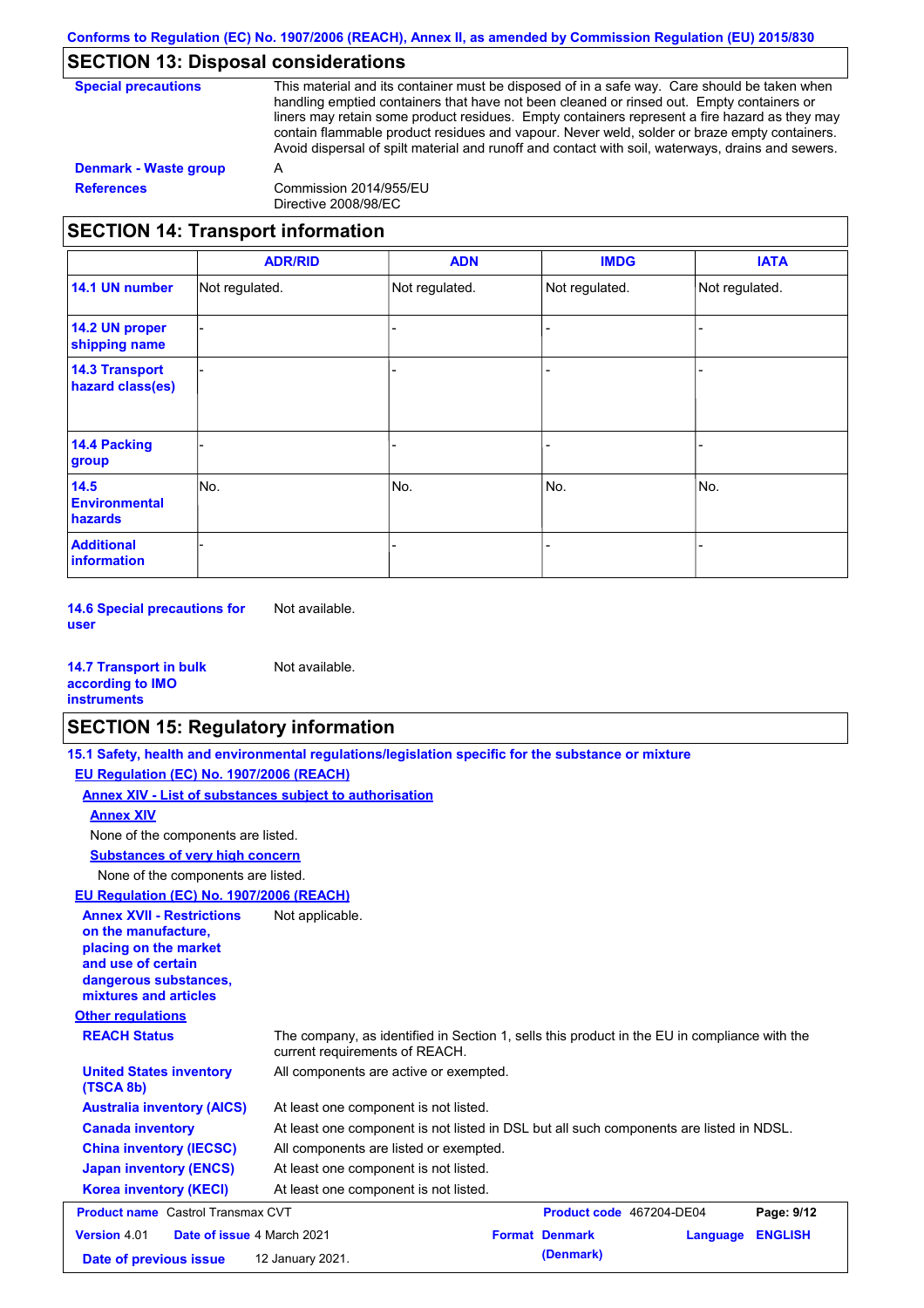|                                                                 | Conforms to Regulation (EC) No. 1907/2006 (REACH), Annex II, as amended by Commission Regulation (EU) 2015/830 |
|-----------------------------------------------------------------|----------------------------------------------------------------------------------------------------------------|
| <b>SECTION 15: Regulatory information</b>                       |                                                                                                                |
| <b>Philippines inventory</b><br>(PICCS)                         | All components are listed or exempted.                                                                         |
| <b>Taiwan Chemical</b><br><b>Substances Inventory</b><br>(TCSI) | All components are listed or exempted.                                                                         |
| Ozone depleting substances (1005/2009/EU)<br>Not listed.        |                                                                                                                |
| <b>Prior Informed Consent (PIC) (649/2012/EU)</b>               |                                                                                                                |
| Not listed.                                                     |                                                                                                                |
|                                                                 | <b>EU - Water framework directive - Priority substances</b>                                                    |
| None of the components are listed.                              |                                                                                                                |
| <b>Seveso Directive</b>                                         |                                                                                                                |
| This product is not controlled under the Seveso Directive.      |                                                                                                                |
| <b>National regulations</b>                                     |                                                                                                                |
| <b>List of undesirable</b><br><b>substances</b>                 | Not listed                                                                                                     |
|                                                                 |                                                                                                                |

| <b>15.2 Chemical safety</b> | A Chemical Safety Assessment has been carried out for one or more of the substances within  |
|-----------------------------|---------------------------------------------------------------------------------------------|
| assessment                  | this mixture. A Chemical Safety Assessment has not been carried out for the mixture itself. |

| <b>Abbreviations and acronyms</b>        | ADN = European Provisions concerning the International Carriage of Dangerous Goods by                                                                          |
|------------------------------------------|----------------------------------------------------------------------------------------------------------------------------------------------------------------|
|                                          | Inland Waterway<br>ADR = The European Agreement concerning the International Carriage of Dangerous Goods by                                                    |
|                                          | Road                                                                                                                                                           |
|                                          | ATE = Acute Toxicity Estimate                                                                                                                                  |
|                                          | <b>BCF</b> = Bioconcentration Factor                                                                                                                           |
|                                          | CAS = Chemical Abstracts Service                                                                                                                               |
|                                          | CLP = Classification, Labelling and Packaging Regulation [Regulation (EC) No. 1272/2008]                                                                       |
|                                          | CSA = Chemical Safety Assessment                                                                                                                               |
|                                          | CSR = Chemical Safety Report                                                                                                                                   |
|                                          | DMEL = Derived Minimal Effect Level                                                                                                                            |
|                                          | DNEL = Derived No Effect Level                                                                                                                                 |
|                                          | EINECS = European Inventory of Existing Commercial chemical Substances                                                                                         |
|                                          | ES = Exposure Scenario                                                                                                                                         |
|                                          | EUH statement = CLP-specific Hazard statement                                                                                                                  |
|                                          | EWC = European Waste Catalogue                                                                                                                                 |
|                                          | GHS = Globally Harmonized System of Classification and Labelling of Chemicals                                                                                  |
|                                          | IATA = International Air Transport Association                                                                                                                 |
|                                          | IBC = Intermediate Bulk Container                                                                                                                              |
|                                          | <b>IMDG = International Maritime Dangerous Goods</b>                                                                                                           |
|                                          | LogPow = logarithm of the octanol/water partition coefficient                                                                                                  |
|                                          | MARPOL = International Convention for the Prevention of Pollution From Ships, 1973 as                                                                          |
|                                          | modified by the Protocol of 1978. ("Marpol" = marine pollution)                                                                                                |
|                                          | OECD = Organisation for Economic Co-operation and Development<br>PBT = Persistent, Bioaccumulative and Toxic                                                   |
|                                          | PNEC = Predicted No Effect Concentration                                                                                                                       |
|                                          | REACH = Registration, Evaluation, Authorisation and Restriction of Chemicals Regulation                                                                        |
|                                          | [Regulation (EC) No. 1907/2006]                                                                                                                                |
|                                          | RID = The Regulations concerning the International Carriage of Dangerous Goods by Rail                                                                         |
|                                          | <b>RRN = REACH Registration Number</b>                                                                                                                         |
|                                          | SADT = Self-Accelerating Decomposition Temperature                                                                                                             |
|                                          | SVHC = Substances of Very High Concern                                                                                                                         |
|                                          | STOT-RE = Specific Target Organ Toxicity - Repeated Exposure                                                                                                   |
|                                          | STOT-SE = Specific Target Organ Toxicity - Single Exposure                                                                                                     |
|                                          | TWA = Time weighted average                                                                                                                                    |
|                                          | UN = United Nations                                                                                                                                            |
|                                          | UVCB = Complex hydrocarbon substance                                                                                                                           |
|                                          | VOC = Volatile Organic Compound                                                                                                                                |
|                                          | vPvB = Very Persistent and Very Bioaccumulative                                                                                                                |
|                                          | Varies = may contain one or more of the following 64741-88-4 / RRN 01-2119488706-23,                                                                           |
|                                          | 64741-89-5 / RRN 01-2119487067-30, 64741-95-3 / RRN 01-2119487081-40, 64741-96-4/ RRN<br>01-2119483621-38, 64742-01-4 / RRN 01-2119488707-21, 64742-44-5 / RRN |
|                                          |                                                                                                                                                                |
| <b>Product name</b> Castrol Transmay CVT | <b>Product code</b> 467204-DE04<br>P <sub>2</sub> na: 10/12                                                                                                    |

| <b>Product name</b> Castrol Transmax CVT |                                   |                  | <b>Product code</b> 467204-DE04 |                       | Page: 10/12             |  |
|------------------------------------------|-----------------------------------|------------------|---------------------------------|-----------------------|-------------------------|--|
| <b>Version 4.01</b>                      | <b>Date of issue 4 March 2021</b> |                  |                                 | <b>Format Denmark</b> | <b>Language ENGLISH</b> |  |
| Date of previous issue                   |                                   | 12 January 2021. |                                 | (Denmark)             |                         |  |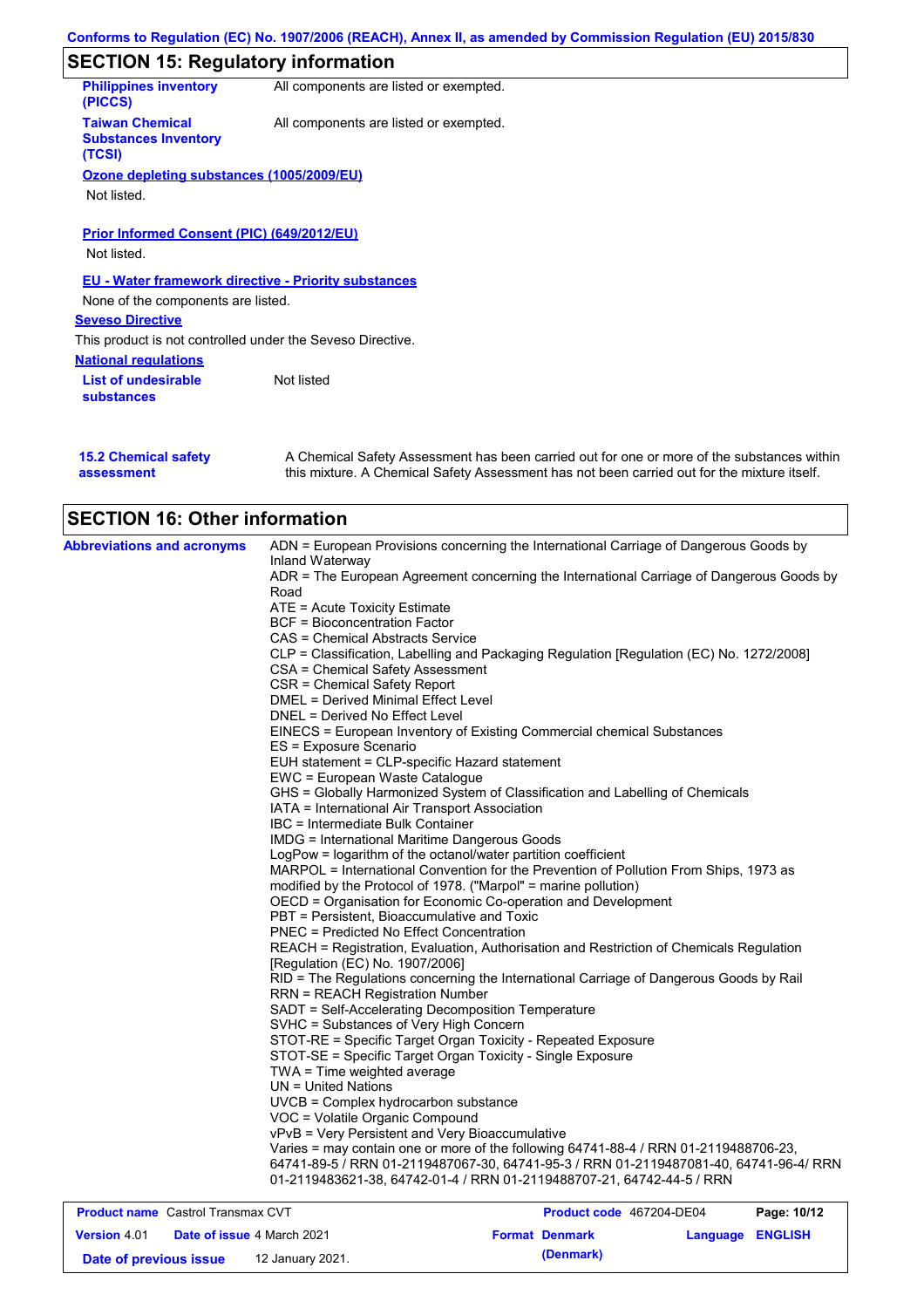### **SECTION 16: Other information**

01-2119985177-24, 64742-45-6, 64742-52-5 / RRN 01-2119467170-45, 64742-53-6 / RRN 01-2119480375-34, 64742-54-7 / RRN 01-2119484627-25, 64742-55-8 / RRN 01-2119487077-29, 64742-56-9 / RRN 01-2119480132-48, 64742-57-0 / RRN 01-2119489287-22, 64742-58-1, 64742-62-7 / RRN 01-2119480472-38, 64742-63-8, 64742-65-0 / RRN 01-2119471299-27, 64742-70-7 / RRN 01-2119487080-42, 72623-85-9 / RRN 01-2119555262-43, 72623-86-0 / RRN 01-2119474878-16, 72623-87-1 / RRN 01-2119474889-13

#### **Procedure used to derive the classification according to Regulation (EC) No. 1272/2008 [CLP/GHS]**

| <b>Classification</b>                                  |                                           | <b>Justification</b> |                                                                                         |  |
|--------------------------------------------------------|-------------------------------------------|----------------------|-----------------------------------------------------------------------------------------|--|
| Not classified.                                        |                                           |                      |                                                                                         |  |
| <b>Full text of abbreviated H</b><br><b>statements</b> | H304<br>H319                              |                      | May be fatal if swallowed and enters airways.<br>Causes serious eye irritation.         |  |
| <b>Full text of classifications</b><br>[CLP/GHS]       | Asp. Tox. 1<br>Eye Irrit. 2               |                      | <b>ASPIRATION HAZARD - Category 1</b><br>SERIOUS EYE DAMAGE/EYE IRRITATION - Category 2 |  |
| <b>History</b>                                         |                                           |                      |                                                                                         |  |
| Date of issue/ Date of<br>revision                     | 04/03/2021                                |                      |                                                                                         |  |
| Date of previous issue<br><b>Prepared by</b>           | 12/01/2021.<br><b>Product Stewardship</b> |                      |                                                                                         |  |

**Indicates information that has changed from previously issued version.**

### **Notice to reader**

All reasonably practicable steps have been taken to ensure this data sheet and the health, safety and environmental information contained in it is accurate as of the date specified below. No warranty or representation, express or implied is made as to the accuracy or completeness of the data and information in this data sheet.

The data and advice given apply when the product is sold for the stated application or applications. You should not use the product other than for the stated application or applications without seeking advice from BP Group.

It is the user's obligation to evaluate and use this product safely and to comply with all applicable laws and regulations. The BP Group shall not be responsible for any damage or injury resulting from use, other than the stated product use of the material, from any failure to adhere to recommendations, or from any hazards inherent in the nature of the material. Purchasers of the product for supply to a third party for use at work, have a duty to take all necessary steps to ensure that any person handling or using the product is provided with the information in this sheet. Employers have a duty to tell employees and others who may be affected of any hazards described in this sheet and of any precautions that should be taken. You can contact the BP Group to ensure that this document is the most current available. Alteration of this document is strictly prohibited.

| <b>Product name</b> Castrol Transmax CVT |                                   | <b>Product code</b> 467204-DE04 |                       | Page: 11/12             |  |
|------------------------------------------|-----------------------------------|---------------------------------|-----------------------|-------------------------|--|
| <b>Version 4.01</b>                      | <b>Date of issue 4 March 2021</b> |                                 | <b>Format Denmark</b> | <b>Language ENGLISH</b> |  |
| Date of previous issue                   | 12 January 2021.                  |                                 | (Denmark)             |                         |  |